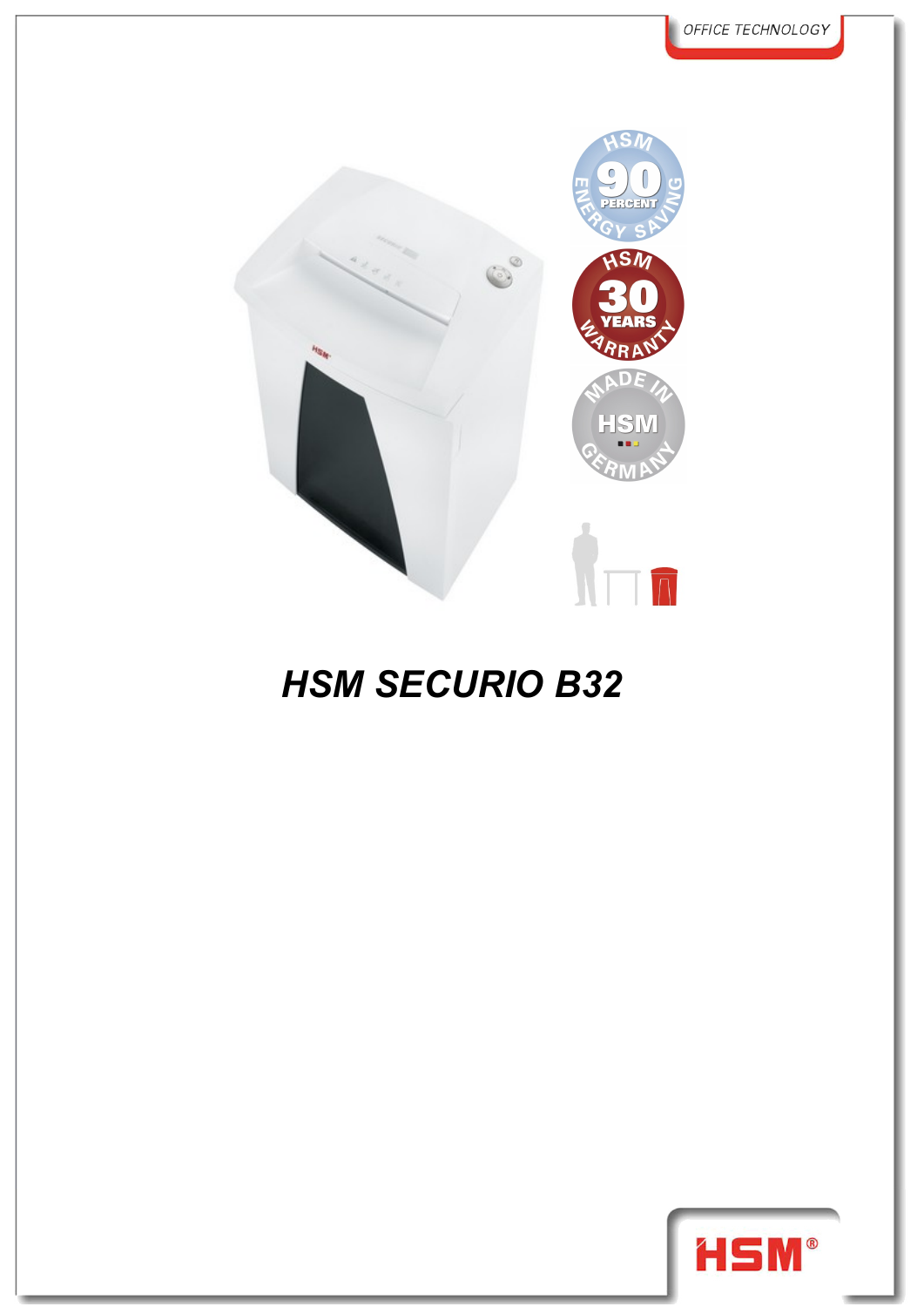Mobile, high performance model for deskside use. Shreds credit and store cards with ease as well as CDs (details see below). Folding safety element, in the security levels 2 and 3 with infeed slot for CDs. Multi-function operating button and reversing button. Auto-reverse in the event of a paper jam. Economic energy management (EMCS). Quiet operating sound. Filling level display through inspection window. With removable, reusable waste bag. Special CD waste bag for correctly sorted separation of the shredded material. Made in Germany.

| Product type description               | SECURIO B32 3,9mm                   | SECURIO B32 5,8mm             |
|----------------------------------------|-------------------------------------|-------------------------------|
| Order number                           | 1820111                             | 1821111                       |
| <b>EAN Code</b>                        | 4026631025096                       | 4026631025102                 |
| Shredder material                      | $\Box \oslash \cdot \ \Box \oslash$ | $\Box \oslash - \Box \oslash$ |
| Cutting type                           | strip cut                           | strip cut                     |
| Security level                         | $\overline{a}$                      | $\overline{2}$                |
| Cutting width                          | 3.9 mm                              | 5.8 mm                        |
| Particle length                        |                                     |                               |
| Cutting capacity (70g/m <sup>2</sup> ) | 22 - 24 sheet                       | 28 - 30 sheet                 |
| Cutting capacity (80g/m <sup>2</sup> ) | 19 - 21 sheet                       | 25 - 27 sheet                 |
| Intake width                           | 310 mm                              | 310 mm                        |
| Container volume                       | 821                                 | 821                           |
| Cutting speed                          | 65 mm/s                             | 65 mm/s                       |
| Noise level (idle operation)           | 56 dB                               | 56 dB                         |
| eclass 5.1                             | 24320703                            | 24320703                      |
| UN/SPSC                                | 44101603                            | 44101603                      |
| Power consumption of the motor         | 500 W                               | 500 W                         |
| Voltage                                | 230 V                               | 230 V                         |
| Frequency                              | 50 Hz                               | 50 Hz                         |
| Warranty period (months)               | 24                                  | 24                            |
| Depth                                  | 398 mm                              | 398 mm                        |
| Width                                  | 497 mm                              | 497 mm                        |
| Height                                 | 793 mm                              | 793 mm                        |
| Weight                                 | 25.5 kg                             | 25.5 kg                       |

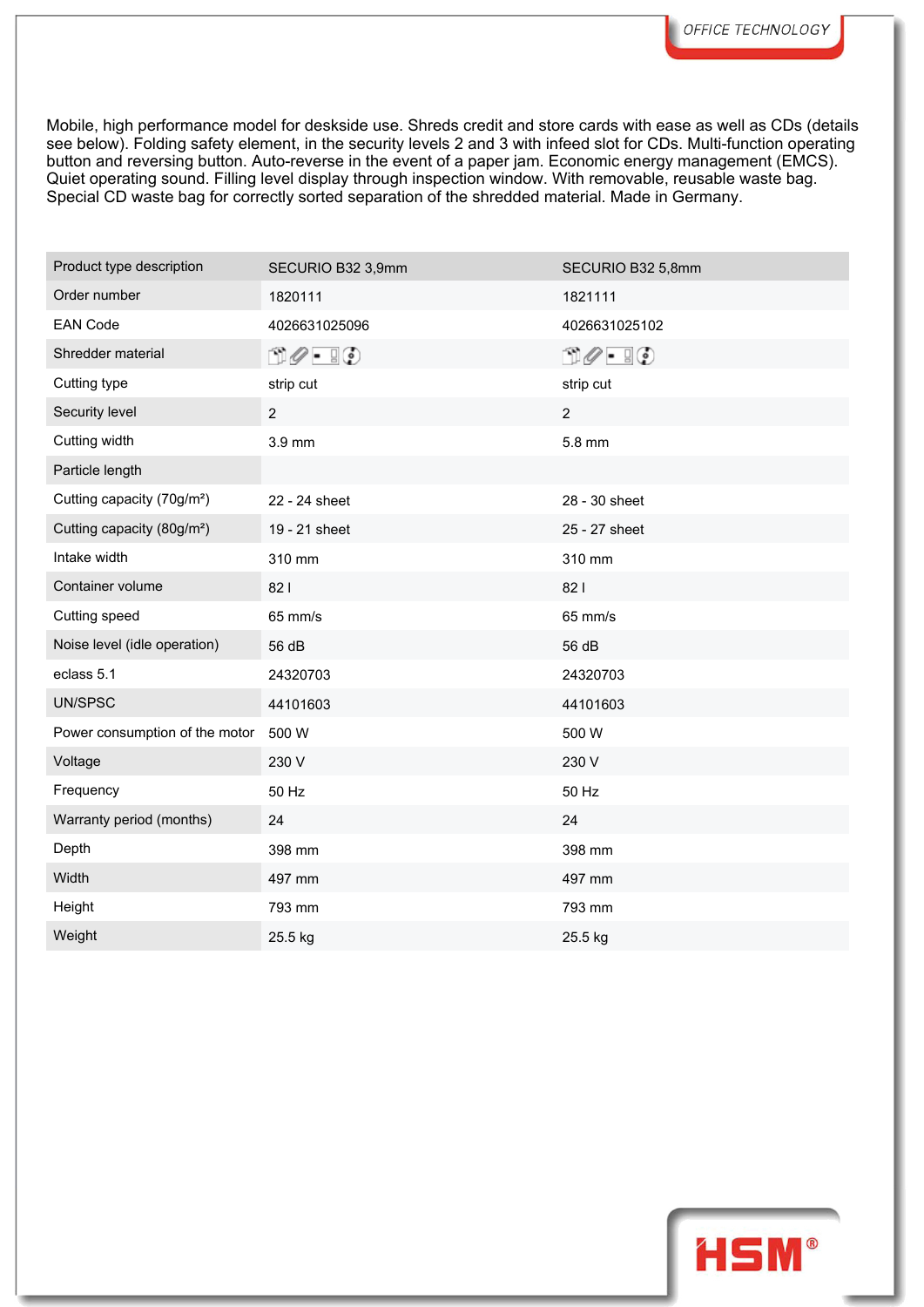| Product type description               | SECURIO B32 4,5x30mm          | SECURIO B32 1,9x15mm            |
|----------------------------------------|-------------------------------|---------------------------------|
| Order number                           | 1823111                       | 1822111                         |
| <b>EAN Code</b>                        | 4026631025126                 | 4026631025119                   |
| Shredder material                      | $\Box \oslash - \Box \oslash$ | $\cap$ $\mathscr{O}$ $\vdash$ 9 |
| Cutting type                           | particle cut                  | particle cut                    |
| Security level                         | $\mathsf 3$                   | $\overline{4}$                  |
| Cutting width                          | 4.5 mm                        | $1.9$ mm                        |
| Particle length                        | 30,00 mm                      | 15,00 mm                        |
| Cutting capacity (70g/m <sup>2</sup> ) | 17 - 19 sheet                 | 11 - 13 sheet                   |
| Cutting capacity (80g/m <sup>2</sup> ) | 14 - 16 sheet                 | 9 - 11 sheet                    |
| Intake width                           | 310 mm                        | 310 mm                          |
| Container volume                       | 821                           | 821                             |
| Cutting speed                          | 65 mm/s                       | 65 mm/s                         |
| Noise level (idle operation)           | 56 dB                         | 56 dB                           |
| eclass 5.1                             | 24320703                      | 24320703                        |
| UN/SPSC                                | 44101603                      | 44101603                        |
| Power consumption of the motor         | 500 W                         | 500 W                           |
| Voltage                                | 230 V                         | 230 V                           |
| Frequency                              | 50 Hz                         | 50 Hz                           |
| Warranty period (months)               | 24                            | 24                              |
| Depth                                  | 398 mm                        | 398 mm                          |
| Width                                  | 497 mm                        | 497 mm                          |
| Height                                 | 793 mm                        | 793 mm                          |
| Weight                                 | 27 kg                         | 27 kg                           |